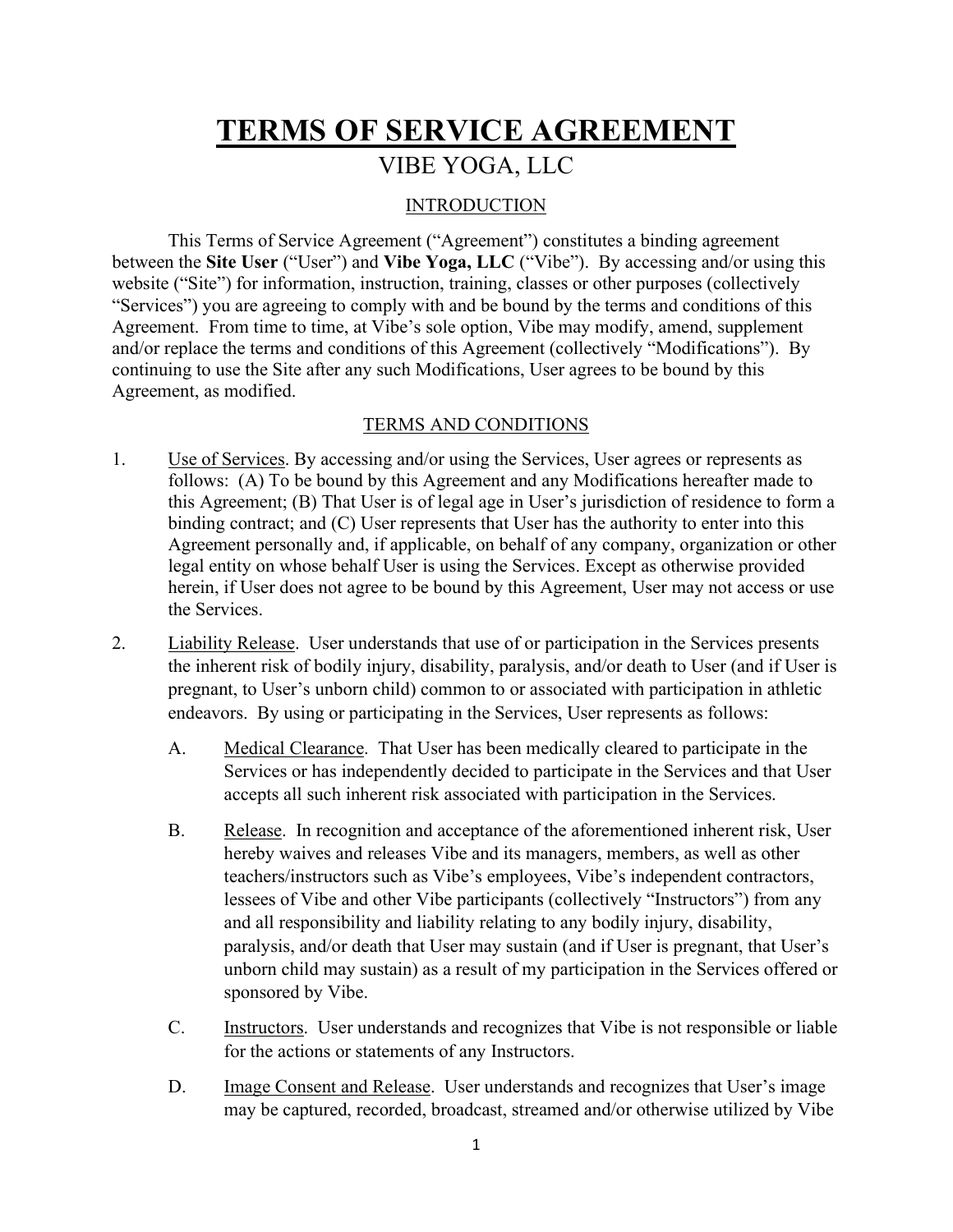before, during and/or after User's participation in the Services. User hereby consents to all such photography and video and grants to Vibe an unlimited right to reproduce, use, exhibit, display, broadcast, stream and/or distribute such photography and video in any manner or media now existing or hereafter developed, in perpetuity, including but not limited to, marketing, advertising, publicity, live-streaming, video-on-demand or any other such purpose.

- E. Heirs and Representatives. User understands and recognizes that this is a binding liability release and agreement related thereto and shall also be binding upon User's heirs, assigns and personal representatives (and if User is pregnant, it shall be binging upon unborn child and said unborn child's representatives).
- 3. Copyright. User acknowledges that all rights, title and interest in the Services and other materials on this Site, created by Vibe, are owned by Vibe and protected by copyright and/or other intellectual property laws as applicable.
- 4. License for Use. Subject to the terms and conditions of this Agreement, Vibe grants User a limited license to use the Services solely for User's personal, non-commercial purposes. If Vibe provides materials on this Site for User download, then permission is granted for such download for personal, non-commercial use. The license granted herein to User shall automatically terminate if User violates any term or conditions of this Agreement. Upon any termination of this License, User agrees to destroy any downloaded materials in User's possession. Any future Modifications are subject to these license provisions. Vibe, its suppliers and service providers reserve all rights not granted by way of this Agreement.
- 5. License Restrictions. User may not modify or copy any Services or other materials on the Site, may not use the Services or other materials on the Site for commercial purposes or public display or share, transfer or mirror the Services or other materials on the Site for use by any other person except for User. User may not copy, reproduce, translate, decompile, reverse engineer, derive source code from, disassemble, modify, create derivate works from or remove any proprietary notices from the Services or other materials on this Site, or any part thereof.
- 6. Termination by Vibe. At Vibe's sole discretion, Vibe may modify or discontinue the Services or may modify, suspend or terminate User's access to the Services, for any reason with or without notice or liability to User.
- 7. Fees and Purchase Terms. User agrees to pay all fees and charges associated with the Services utilized by User in accordance with Vibe's fees, charges and billing terms in effect at the time a fee or charge is due and payable.
	- A. Taxes. User also agrees to pay all applicable taxes.
	- B. Payment Information and Authorization. User agrees to provide Vibe with valid payment information in connection with User's orders. By providing Vibe with User's payment information, User agrees that Vibe is authorized to immediately invoice User for all fees and charges due and payable to Vibe hereunder, that Vibe is authorized to share any payment information and instructions required to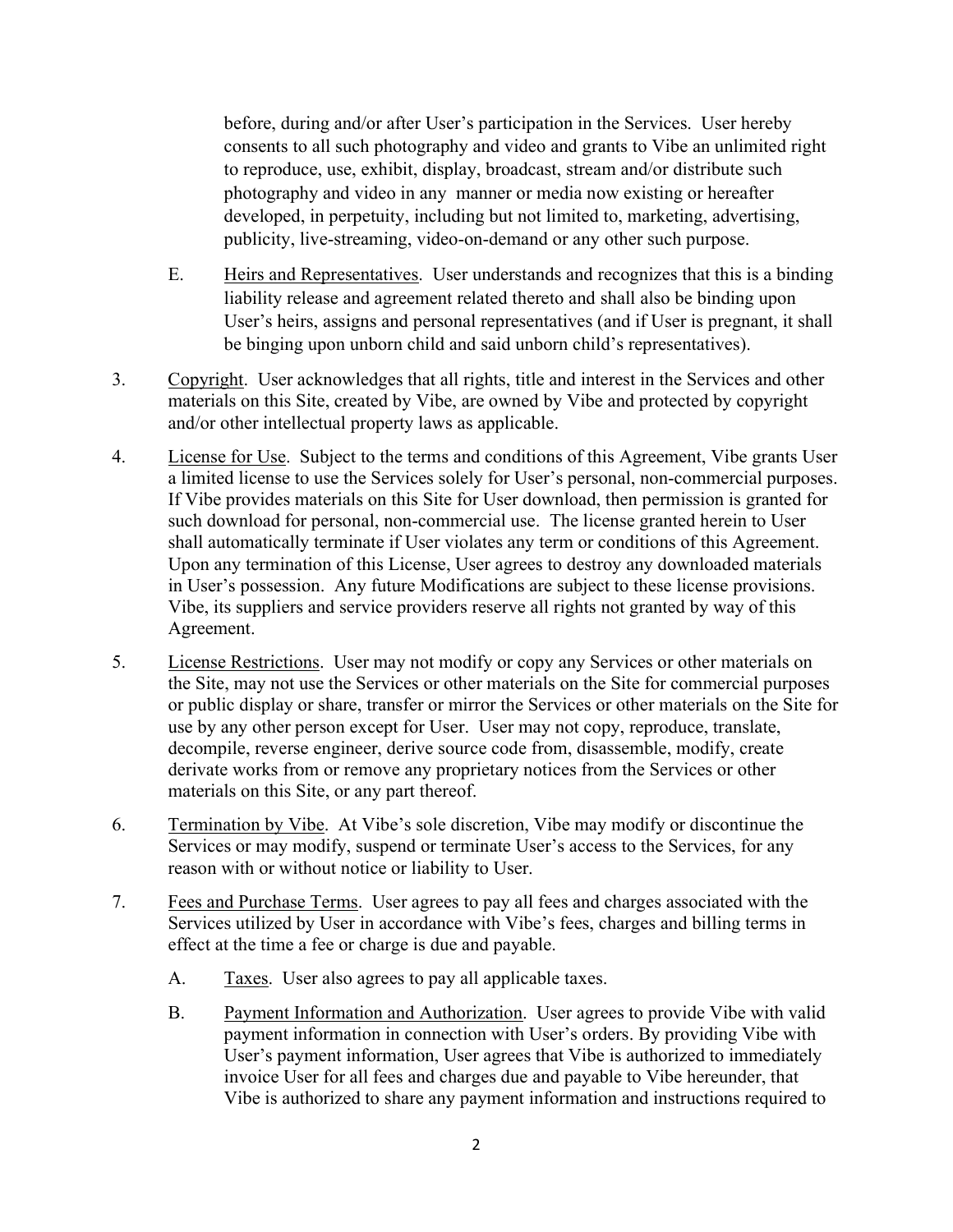complete the payment transactions with its third-party payment service providers, and that no additional notice or consent is required for the foregoing authorizations.

- C. Automatic Renewal. If User's order is subject to automatic renewal, User will be notified during the order process. The automatic renewal and cancellation terms provided during the order process are hereby incorporated into this Agreement.
- D. Change to User Payment Information. User agrees to immediately notify Vibe of any change in User's payment information.
- E. Change in Pricing and Billing Methods. Vibe reserves the right at any time to change its prices and billing methods.
- F. Suspension of Services. If payment cannot be charged to User's payment card or User's payment is returned for any reason, Vibe reserves the right to either suspend or terminate User's access to the Services not paid for by User.
- G. No Refunds. Vibe shall not be obligated to make any refunds for any Services sold on or through the Site. User understands and accepts that all Site sales are final.
- 8. Limitation of Liability. In no event shall Vibe or any of Vibe's affiliates be responsible or liable for any damages (whether special, indirect, incidental, speculative, punitive, personal, consequential or otherwise) arising out of or associated with User's use or inability to use the Services and other materials on the Site. Any liability of Vibe whatsoever, from any cause of action, including but not limited to actions based on contract, tort, negligence, strict liability, product liability or other cause, shall in no event exceed the amount paid by User for the Services during the twelve (12) month period preceding the imposition of any such liability.
- 9. Indemnification. As a condition to User's use of this Site, User agrees to indemnify and hold Vibe harmless (including any member, manager, director, employee, contractor and/or affiliate of Vibe) from and against any and all liabilities, damages, expenses (including attorney and/or legal fees and expenses) arising out of or associated with User's use of the Site.
- 10. Third-Party Links. Should this Site, from time to time, contain any links to third-party websites (including advertisements) then User acknowledges and understands that all such linked sites, materials, pages and information are not under the control of Vibe and that Vibe is not responsible for the content (or accuracy thereof) contained or provided in any such linked website nor any loss or damage User may incur or sustain as a result of User's use of any such third-party website. Vibe provides any such third-party links only as a convenience to User and does not review, approve, monitor, endorse, warrant or make any representations with respect to them, their content, products or services. The use of any and all such third-party links shall be at the sole risk of User.
- 11. Privacy Policy. Vibe recognizes that privacy is important. This privacy policy applies to all information contained, used, disclosed or collected on this Site, all Services and any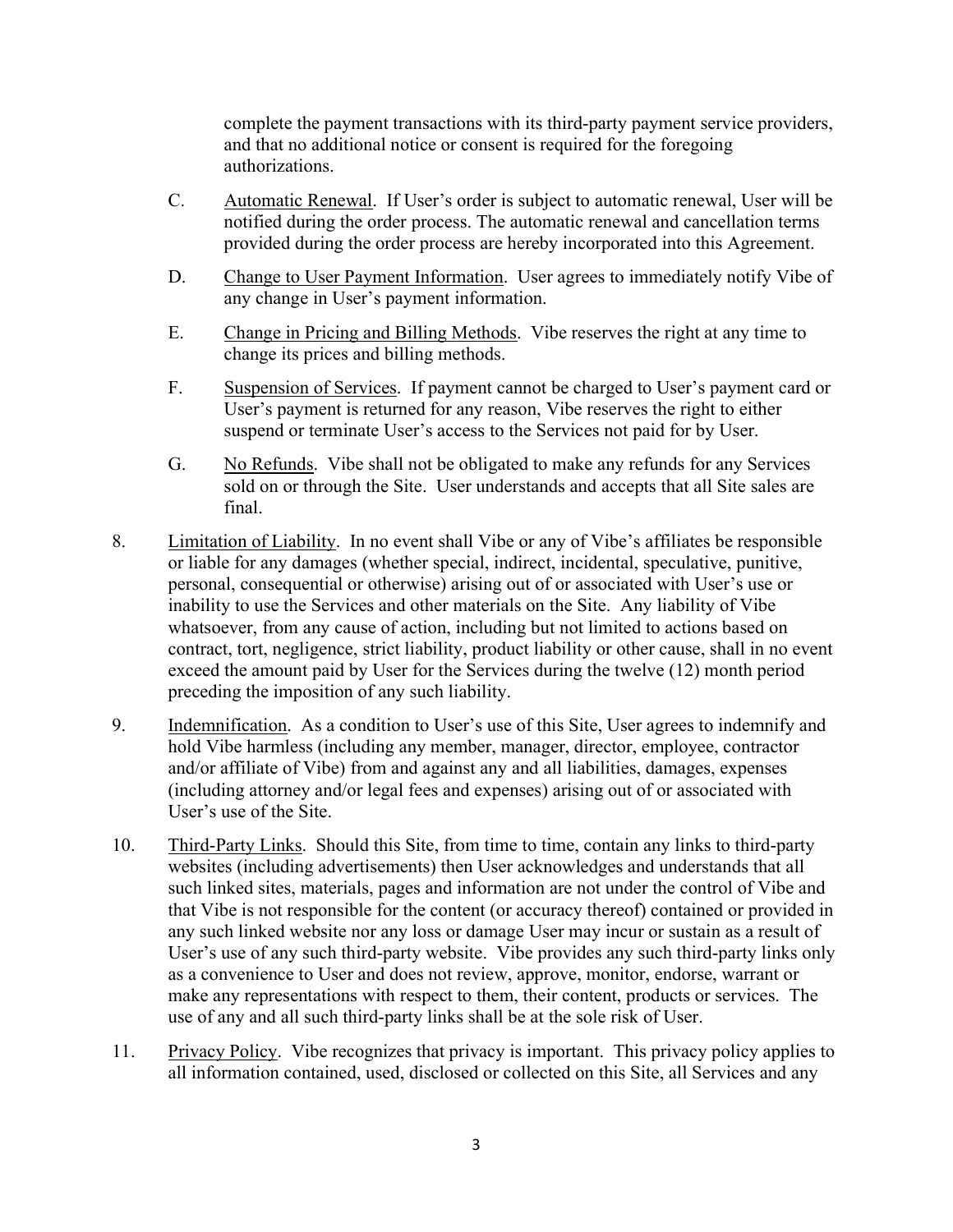products offered on this Site by Vibe. Terms and conditions of Vibe's privacy policy are as follows:

- A. Personal Information. Vibe may collect and retain certain personal information based on, among other things, User-provided information, User browsing, User purchases, User class history and by use of cookies. By submitting such information, accessing this Site and/or engaging Services, User agrees and consents to such collection and retainage of personal information.
- B. Third-Party Websites. This Site may contain links to third-party websites that are not controlled or operated by Vibe. This privacy policy does not apply to any such third-party websites and Vibe is not responsible for the content of such thirdparty websites or the respective privacy policies of such third-party websites.
- C. Use and Storage of Personal Information. User's personal information may be used by Vibe to provide User with promotional notices, informational material and/or offering and delivering the Services. Vibe may store User's personal information when User interacts with the Site but Vibe will delete User's personal information upon written request by User.
- D. Disclosure of Personal Information. Vibe will not sell or license any personal information collected from User.
- E. Security. Although Vibe will engage in reasonable steps to protect User's personal information from loss, misuse, unauthorized access, alteration and/or disclosure, User recognizes and understands that Vibe cannot guaranty that such personal information will be completely secure or error-free due to the nature of the internet and internet transmissions.
- F. Modification of Privacy Policy. Vibe may modify or update this privacy policy at any time which modification or update shall be valid and effective upon its posting to this Site.
- 12. Miscellaneous Terms and Provisions. This Agreement shall be subject to the following miscellaneous terms and provisions:
	- A. Entire Agreement. The terms and conditions of this Agreement, including any notices, policies and/or guidelines linked to these terms and conditions, represent the entire understanding and agreement by and between Vibe and User. This Agreement, as amended from time to time, supersedes and replaces any prior oral or written understandings or agreements between Vibe and User.
	- B. User Content and Settings. Vibe assumes no responsibility for the timeliness, deletion, mis-delivery or failure to store any content, communications or personalization settings of User.
	- C. Severability. Each provision of this Agreement is severable and if one or more provisions are declared invalid by a Court of competent jurisdiction, the remaining provisions of the Agreement not declared invalid will remain in full force and effect.